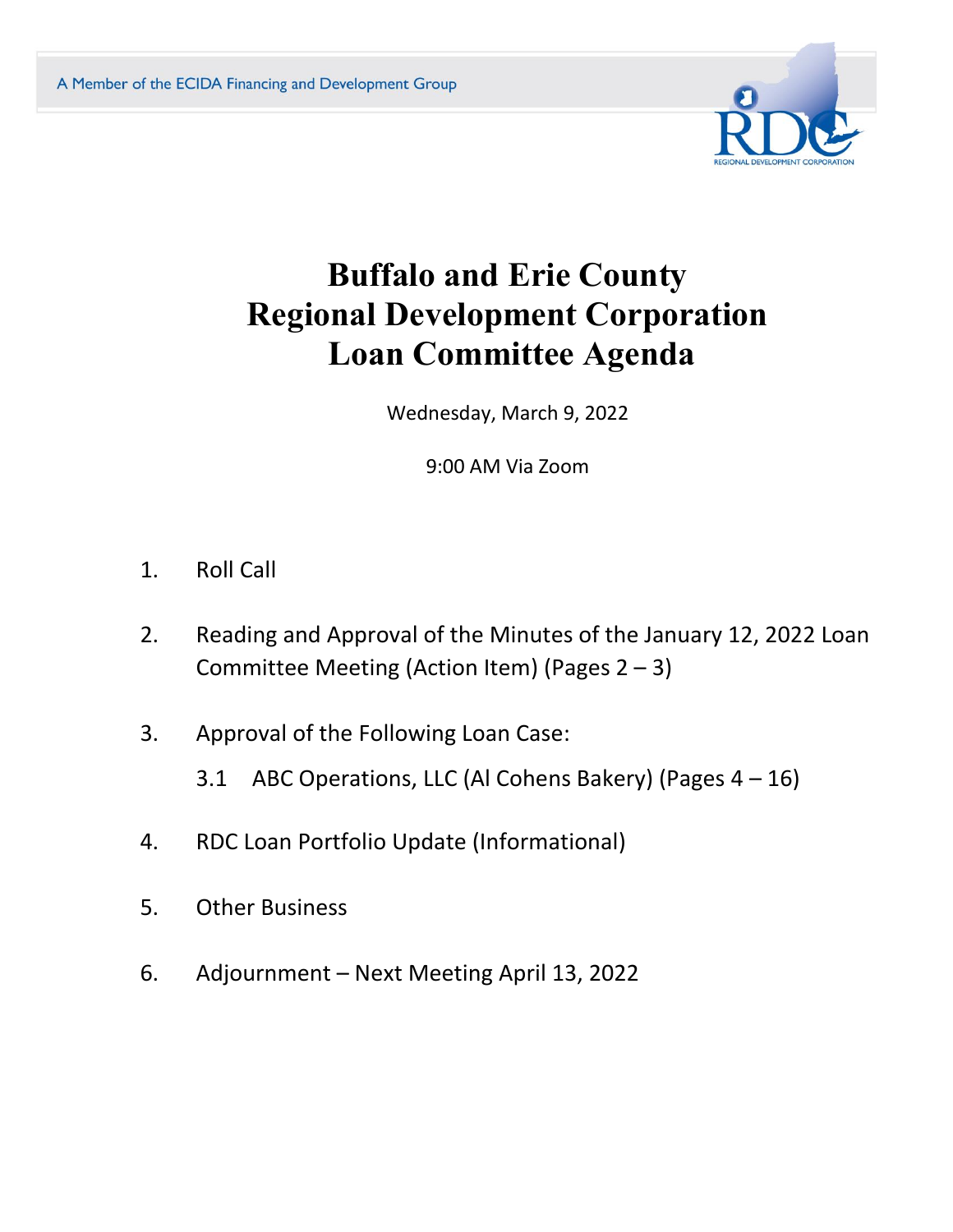## **MINUTES OF THE LOAN COMMITTEE OF THE BUFFALO AND ERIE COUNTY REGIONAL DEVELOPMENT CORPORATION (RDC)**

| DATE:                   | January 12, 2022                                                                                                                                                                                                                                                                                                                                                                                                                                                                                                                                                                                                                                |
|-------------------------|-------------------------------------------------------------------------------------------------------------------------------------------------------------------------------------------------------------------------------------------------------------------------------------------------------------------------------------------------------------------------------------------------------------------------------------------------------------------------------------------------------------------------------------------------------------------------------------------------------------------------------------------------|
| <b>LIVE STREAMED:</b>   | This meeting is being live-streamed and made accessible on the<br>ECIDA's website at www.ecidany.com.                                                                                                                                                                                                                                                                                                                                                                                                                                                                                                                                           |
| <b>MEMBERS PRESENT:</b> | Denise Abbott, Hon. Joseph H. Emminger, Rebecca Gandour,<br>Nancy LaTulip, David McKinley, Michael A. Taylor and Royce L.<br>Woods                                                                                                                                                                                                                                                                                                                                                                                                                                                                                                              |
| <b>MEMBERS ABSENT:</b>  | None.                                                                                                                                                                                                                                                                                                                                                                                                                                                                                                                                                                                                                                           |
| <b>OTHERS PRESENT:</b>  | John Cappellino, President & CEO; Mollie Profic, Chief Financial<br>Officer; Atiqa Abidi, Assistant Treasurer; Gerald Manhard, Chief<br>Lending Officer; Daryl Spulecki, Credit Analyst; Grant Lesswing,<br>Director of Business Development; Andrew Federick, Business<br>Development Officer; Robbie Ann McPherson, Director,<br>Marketing & Communications; Brian Krygier, Director of<br>Operations Technology; Carrie Hocieniec, Operations Assistant;<br>Laurie Hendrix, Administrative Coordinator; Pat Smith, Senior<br>Bookkeeper; Kevin Zanner, Esq., Hurwitz & Fine and Robert G.<br>Murray, Esq., General Counsel/Harris Beach PLLC |
| <b>GUESTS:</b>          | Lisa Hicks on behalf of the City of Buffalo                                                                                                                                                                                                                                                                                                                                                                                                                                                                                                                                                                                                     |

There being a quorum present at 9:02 a.m., the Meeting of the Members of the Buffalo and Erie County Regional Development Corporation Loan Committee was called to order by its Chair, Mr. Emminger.

## **MINUTES**

Upon motion made by Ms. Abbott, and seconded by Ms. Gandour, and unanimously carried, it was:

> **RESOLVED,** that the minutes of the RDC Loan Committee meeting of September 8, 2021 are hereby approved.

Ms. Abbott moved and Ms. Gandour seconded to enter into Executive Session for the purpose of discussing the financial and credit information for the loan applicant as so presented